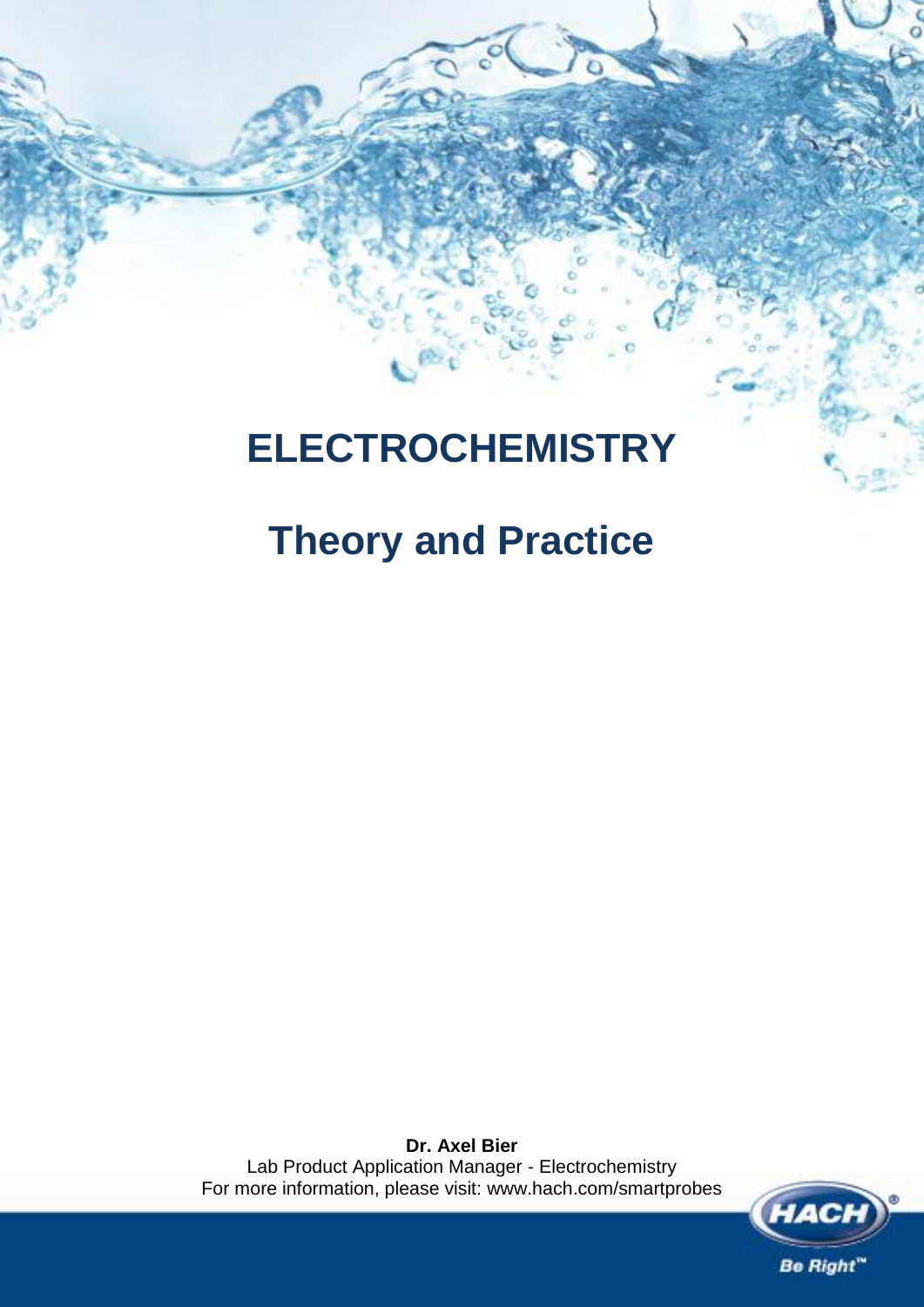## **CONTENT**

©2010 Hach Company PO Box 389 Loveland, CO 80539

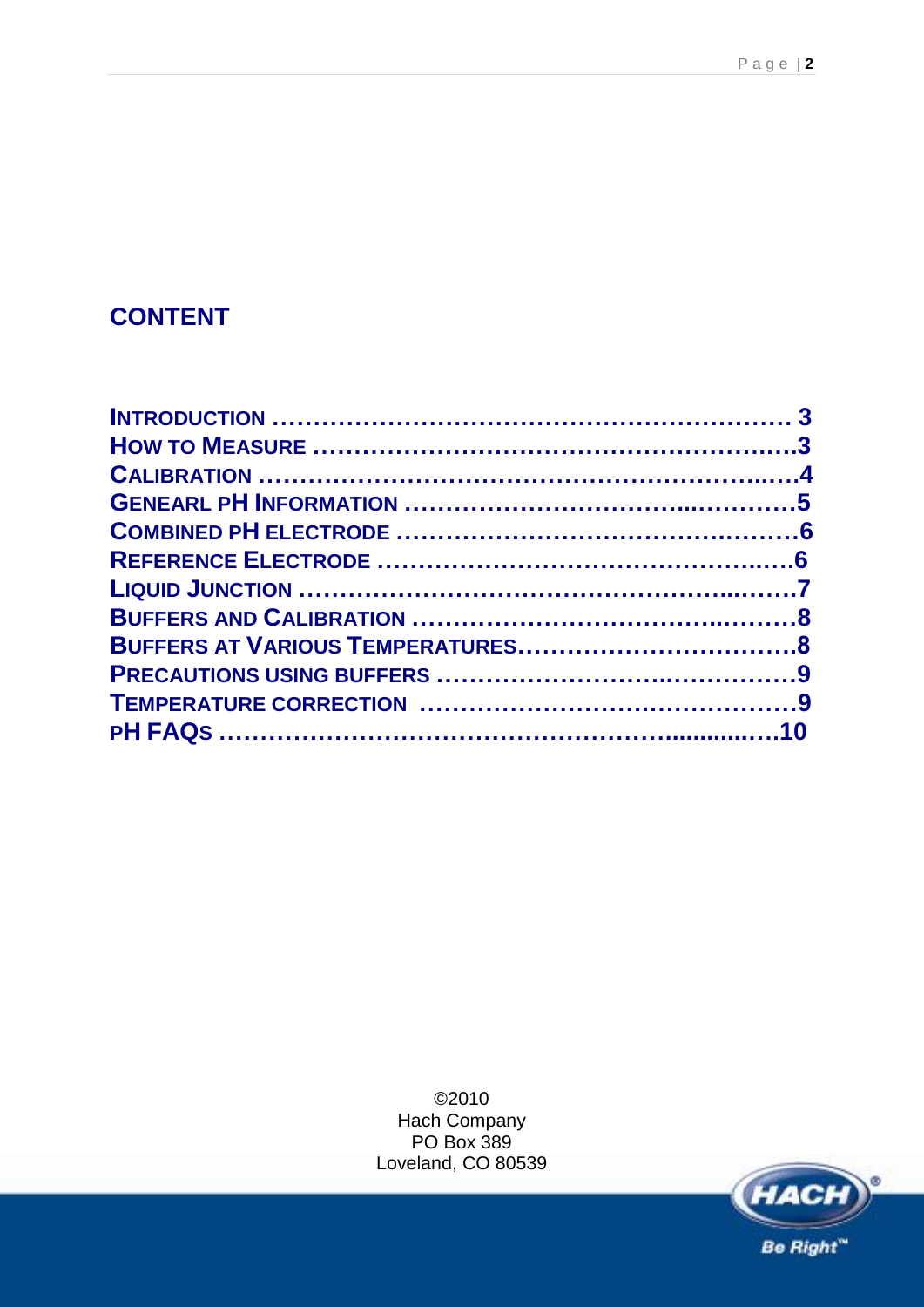#### **1.1 INTRODUCTION**

pH in an aqueous solutions is a measure of hydrogen and hydroxide ions. Water molecules dissociate .<br>in hydrogen (H<sup>+</sup>) and hydroxide (OH<sup>-</sup>) ions,

$$
H_2O\mathrel{\Leftrightarrow} H^+ \textbf{+} OH^-\,
$$

but the number of ions formed is very small. Water at 25°C contains 1 x10-7 mol/l of hydrogen ions and the same concentration of hydroxide ions, where the concentration (mol/l) of hydrogen ions  $[H^+]$ multiplied by the concentration (mol/l) of hydroxide ions [OH- ] is constant:

$$
K_w = [H^+][OH^-]
$$

K<sub>w</sub> is the dissociation constant for water and it depends on temperature.

| Temperature °C | Kw                  |
|----------------|---------------------|
| 10             | $0,2920 * 10^{-14}$ |
| 15             | $0,4505 * 10^{-14}$ |
| 20             | $0,6809*10^{14}$    |
| 25             | $1,008 * 10^{-14}$  |
|                | $1,469 * 10^{-14}$  |

Acids in water increase the  $[H^+]$  and, because the product  $[H^+]$  [OH<sup>-</sup>] must be constant, acids decrease the [OH]. Bases increase [OH] and decrease [H<sup>+</sup>]. For example, suppose an acid is added to water at 25°C and the acid raises the [H<sup>+</sup>] to 1.0 x 10<sup>-3</sup> mol/l. Because [H<sup>+</sup>] [OH] must always equal 1.00 x 10<sup>-1</sup> 14 , [OH<sup>-</sup>] will be 1.0 x 10<sup>-11</sup> mol/l.

pH is the common way of expressing the hydrogen ion concentration [H<sup>+</sup>]. pH is defined as:

$$
pH = -\log[H^+]
$$
  $\langle 2 \rangle$ 

In the example above, the hydrogen ion concentration is 1.0 x  $10^{-3}$  mol/l and the pH is 3.00. Alternatively, if adding base changes the  $[H^+]$  to 1.0 x 10<sup>-11</sup> then the pH is 11.0.

In fact equation <2> is valid for highly diluted solutions only. If concentrated solutions of acids or bases or even salts are used, the hydrogen concentration must be replaced by the ion activity  $a_{H+}$  and the hydroxide concentration by a<sub>OH</sub>.. The relation between concentration and activity of an ion is

$$
a_{\text{ion}} = f_{\text{ion}} * [\text{ion}]
$$

where f is the activity coefficient for that ion. The reason for the difference of activity and concentration is that in higher concentrated solutions the ions interact with each other and therefore show a different behaviour than in diluted solutions. That means in higher concentrated solutions the amount of "real" active ions is lower than expected. This leads to the pH definition

$$
pH = -\log a_{H+} \tag{4}
$$

#### **1.2 HOW TO MEASURE pH**

An electrochemical cell for pH measurement always consists of an indicating electrode whose potential is directly proportional to pH, a reference electrode whose potential is independent of pH, and the aqueous sample to be measured. If all three parts are in contact with each other, a potential can be measured between the indicating electrode and the reference electrode, which depends on the pH of the sample and its temperature.

Because of the complexity of a pH measurement, the combination of indicating and reference electrode must be calibrated in advance, to compensate for slight changes over time. See chapter "calibration".

The relation between measured potential E (mV), pH and temperature (K) is the Nernst equation.

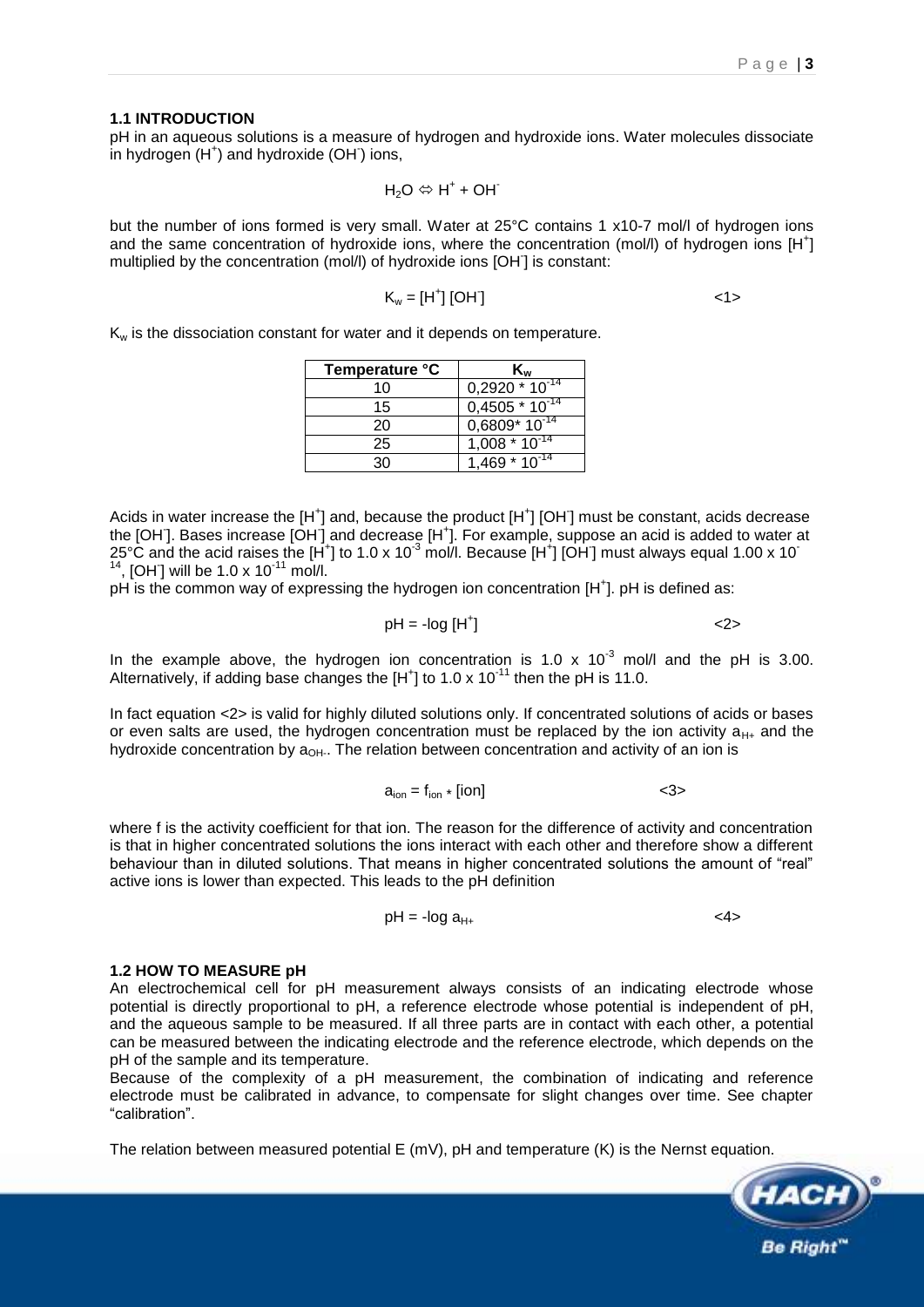$$
E(T) = E^{\circ}(T) + \frac{R \bullet T}{M \bullet F} \bullet \log a_{H+} \qquad \qquad \text{<5>}
$$

$$
E(T) = E^{\circ}(T) - \frac{R \bullet T}{M \bullet F} \bullet pH \qquad \text{&}\qquad \text{&}
$$

- $E(T)$  : measured potential mV at temperature T (Kelvin)
- E°(T) : constant, standard potential mV at temperature T (Kelvin)<br>R : molar gas constant (8.3144 J mol<sup>-1</sup> K<sup>-1</sup>)
- R  $\sim$  : molar gas constant (8.3144 J mol<sup>-1</sup> K<sup>-1</sup>)
- M : factor to convert Ln to Log (2.303)<br>F : Faraday constant 96485 C mol<sup>-1</sup>
- F : Faraday constant 96485 C mol<sup>-1</sup><br>T : temperature (Kelvin)
- : temperature (Kelvin)

Therefore at a given (constant) temperature the potential of a solution depends on the pH only. Equation  $\leq 6$  can be seen as the standard formula for straight lines Y = a + b X, where a is the offset and b is the slope of the line. In case of equation  $\langle 6 \rangle$  the offset is  $E^{\circ}(T)$  and the slope is the temperature dependent factor - *M F*  $T \cdot \frac{R}{T \cdot T} = -T \cdot 0.1985$ 

At 25°C the slope gives  $(273.15 + 25)$   $\bullet$  0.1985 = -59.18 mV/pH.



Figure (1): Influence of temperature changes on the Nernst slope of a pH calibration.

#### **1,3 CALIBRATION**

The system of pH indicating electrode, reference electrode, pH-meter and lab conditions (stirring / no stirring, thermostated / not thermostated, ambient air humidity / pressure, and so on) is calibrated by placing the electrodes in solutions of known pH (buffers) and measuring the voltage of the cell. Because the cell potential is a linear function of pH (usually in the range of pH 2-11), two calibration points (2 pH buffers) are needed. Most common is the calibration with the IUPAC buffers pH 4.005 and pH 10.012 (@ 25°C).

If the pH measurements are done in extreme areas of  $pH < 2$  or  $pH > 11$  we recommend to calibrate specifically in the low pH range (buffer pH 1.09 + pH 4.01) or in the high pH range (buffer pH 10.012 + pH 12.45).

The calibration parameters are offset (or zero pH) and the slope. Many pH meters calculate the slope as a percentage of the theoretical value, which at 25°C is -59.18 mV/pH. For example, if the calibration slope is determined to be -58.78 at  $25^{\circ}$ C it would equal 99.3% theoretical.

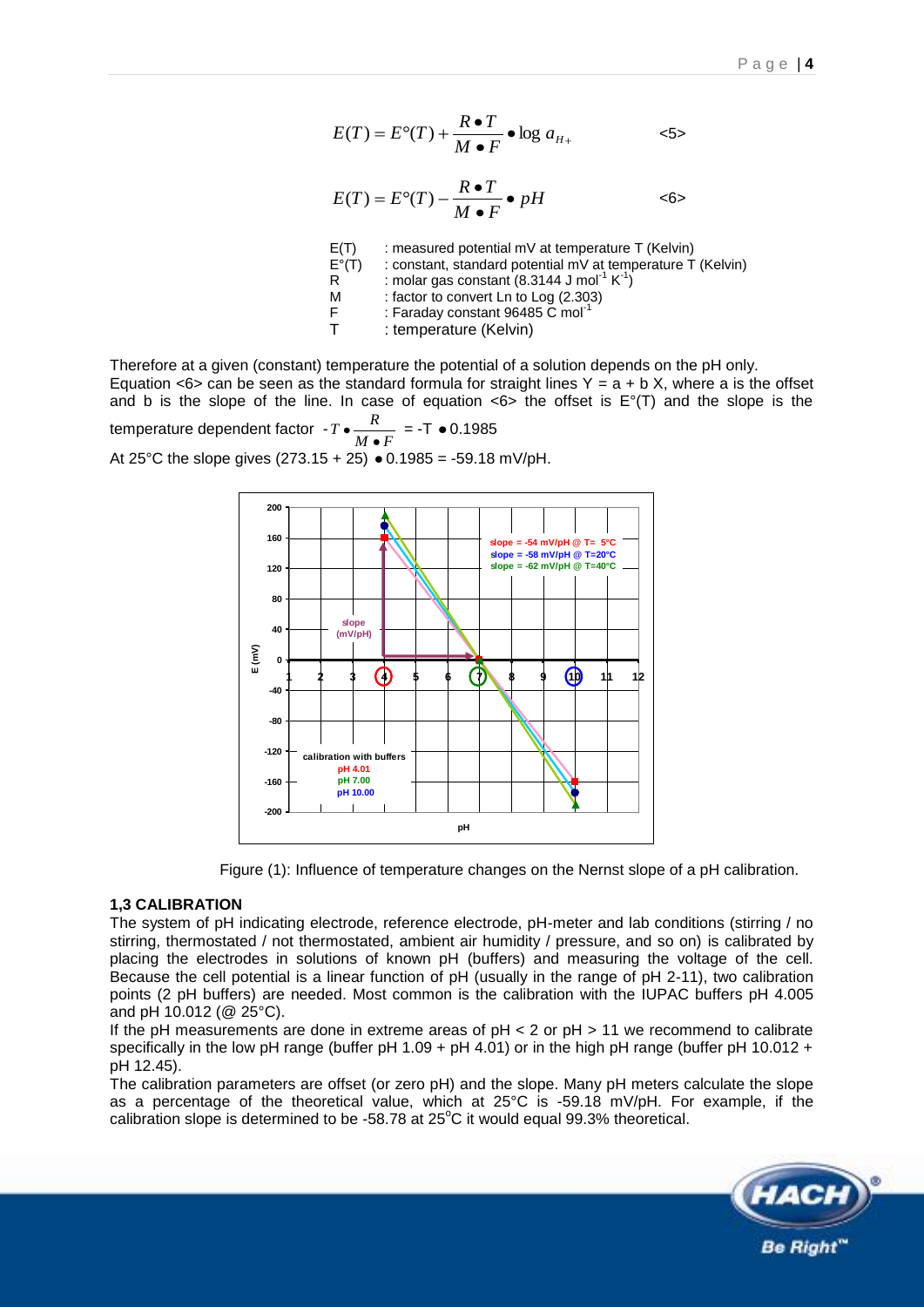**Be Right** 

The following table lists theoretical slopes for different temperatures.

| Temperature °C | Slope mV/ pH |
|----------------|--------------|
| 15.0           | $-57.2$      |
| 20.0           | -58.2        |
| 25.0           | $-59.2$      |
| 30.0           | $-60.1$      |
| 35.0           | -61.1        |

#### **2.1 GENERAL**

In nearly every industrial and scientific application, pH is determined by measuring the potential of an electrochemical cell. Figure 2 shows a simplified diagram of a pH cell.



Figure (2): combined pH glass electrode Figure (3): pH measurement system

A pH measurement system (figure (3) consists of a pH probe, reference probe, temperature sensor, pH meter and the sample to be measured. In most cases the three probes are combined in one electrode (figure (2). When the pH probe is in contact with a solution a potential forms between the pH probe and the reference probe (figure (4). The meter measures the potential and converts it, using the calibration curve parameters, into a pH value.



Figure (4): development of a potential (mV) between pH probe and reference probe: "pH cell"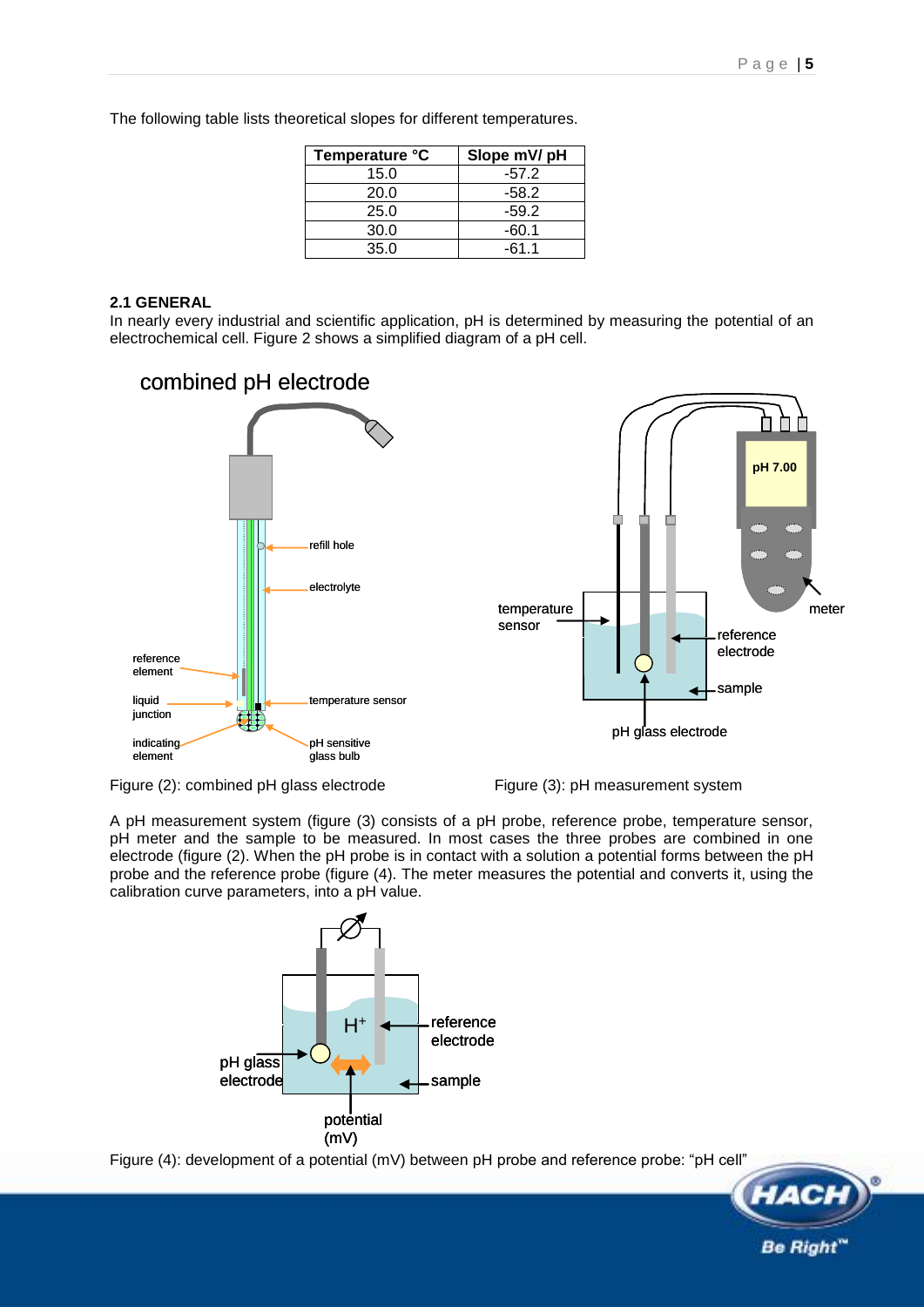The pH system (pH cell) has a high internal resistance, therefore the pH meter must have a very high input impedance. Never use a conventional volt meter to measure the potential of a pH electrode.

As long as the reference electrode is stable, the pH/potential measurement will vary only with temperature and sample. However, in certain samples the liquid junction plays a role. Based on the type and concentration of ions on both sides of the junction, the liquid junction can add some mV to the measurement potential.

#### **2.2 COMBINED pH ELECTRODE**

Figure (2) shows the internal components of the pH electrode. The heart of the electrode is a thin bulb of pH-sensitive glass, which is blown onto the end of a length of glass tubing. The pH-sensitive glass (glass membrane) is sealed to the electrode and contains a solution of potassium chloride at pH 7. A silver wire plated with silver chloride contacts the solution. The Ag/AgCl combination in contact with the filling solution sets an internal reference potential. This potential depends on the chloride concentration in the filling solution and as long as this electrolyte concentration is maintained, the electrode potential is constant.

| <b>Electrolyte</b> | <b>Concentration mol/l</b> |
|--------------------|----------------------------|
| KCI                | saturated                  |
| KCI                | 3.5                        |
| KCI                |                            |
| KCI                | 3 saturated with AgCl      |
| NH <sub>4CI</sub>  |                            |

Figure (5): most common electrolyte filling solutions for combined pH glass and reference electrodes.



Figure (6): working principle of a pH glass membrane

As Figure 6 shows, the outside surface of the glass membrane is in contact with the sample being measured, and the inside surface contacts the filling solution. A complex mechanism at each glassliquid interface defines the potential the pH glass electrode. While the inner pH glass / filling solution potential is constant, the outside potentials varies based on the [H<sup>+</sup>] in the sample. This equilibrium depends also on temperature.

#### **2.3 REFERENCE ELECTRODE**

As figure 7 shows, the reference electrode is a silver wire coated with silver chloride in contact with a defined electrolyte solution, see figure (5). In many reference electrodes a gel is used instead of a liquid as the internal filling. These gels also contain KCl to maintain the reference potential and add sufficient conductivity. As described in 2.2 the reference potential is constant as long as the internal electrolyte is constant. The reference potential also varies slightly with temperature.

The tube containing all the reference elements and solutions/gel is in contact with the sample to measure through a junction (diaphragm). It is essential to maintain a free flow of ions through the junction. Otherwise the reference electrode will not respond properly to pH changes in the sample

**Be Right**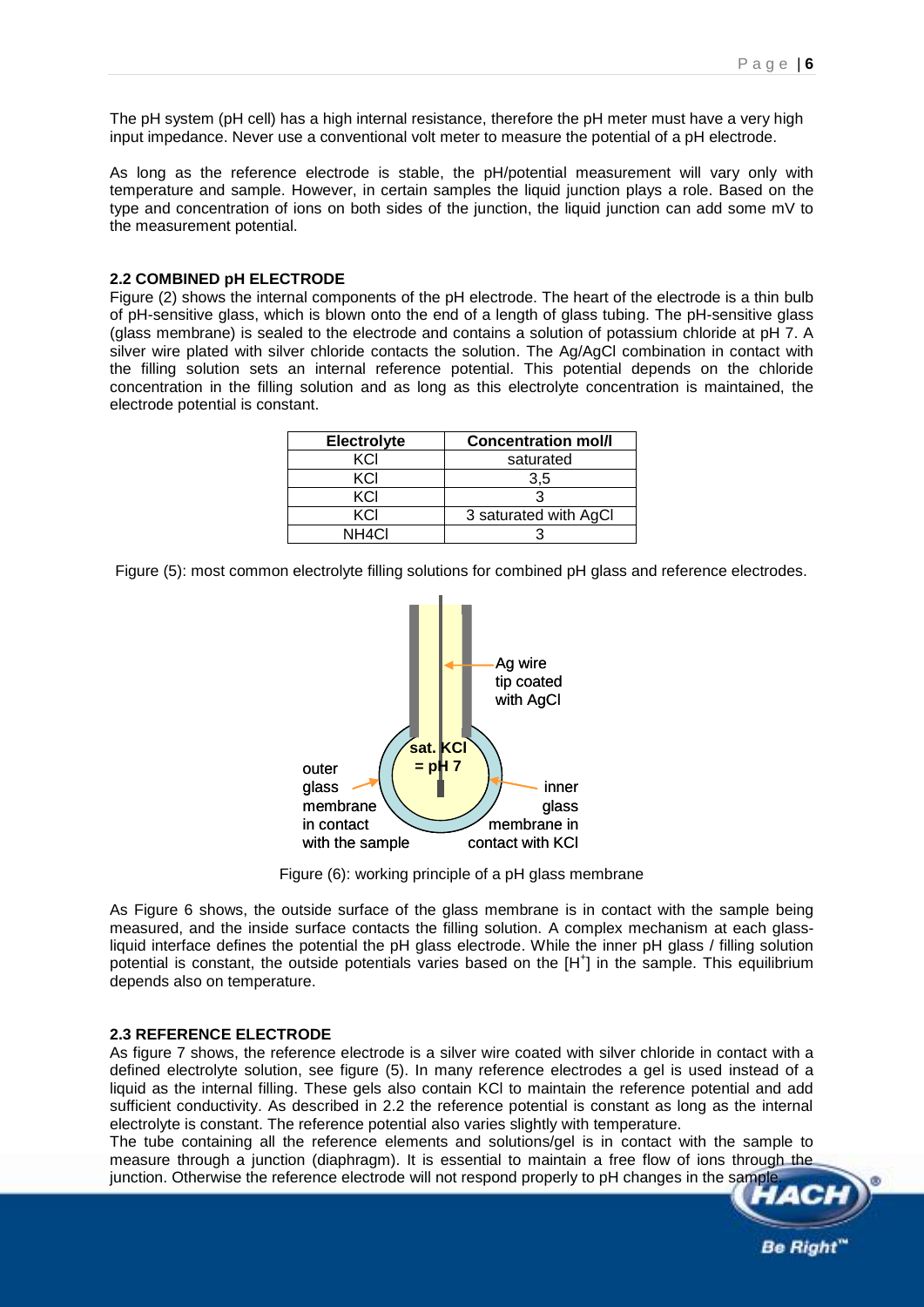#### **Electrolyte filling**

Saturated KCl: a saturated solution of KCl, where additional KCl crystals are added, allow the reference system to work in a wide temperature range. At higher temperatures the additional crystals can dissolve and still maintain a saturated solution. At low temperatures more crystals form, but since the solution is already saturated, the KCl concentration is still saturated. In addition if the electrode has to measure over a longer period of time in an aqueous solution, sample liquid can go through the diaphragm inside the probe and dilute the electrolyte. A saturated solution has therefore a higher "buffer capacity" against dilution.

3 molar KCl: this is the most common electrode filling and available almost everywhere.

3 molar KCl saturated with AgCl: this is a way to longer maintain the Ag/AgCl reference electrode. The additional AgCl slows down the dissolution of the Ag/AgCl element.

Gel: the viscosity of the gel filling helps the probe to work under higher pressure conditions than with liquid fillings. In addition the gel usually does not require a refilling or other maintenance from the user. However, because the gel usually cannot be refilled, the lifetime of a gel-filled probe is much shorter than those with liquid filling, approx. 12 months only.

#### **2.4 LIQUID JUNCTION (salt bridge, diaphragm)**

The salt bridge or diaphragm or liquid junction (see figure (2) and (7) is an integral part of the reference electrode. It provides the electrical connection between the reference electrode and the sample being measured. Salt bridges have a variety of forms. Some are highly porous, where the pores are filled with ions from the filling solution and from the sample. Depending on the mechanical design of the diaphragms, the movement of material from inside the reference half cell into the porous material, and from the sample into the porous material is different. For example using a gel-filled salt bridge only ions are permitted to flow across the porous material and the liquid level of the reference compartment remains constant. Other materials allow liquid to flow out of the reference compartment, requiring periodic refilling. These types of diaphragms minimize contamination of the reference half cell, since ions do not flow back from the sample.



Figure (7): variety of diaphragms and there flow behaviour

The liquid junction is the most problematic part of the probe. If it clogs due to sample particles going into the porous area or because crystals of the filling solution forming inside the junction, the final reading is false or takes much too long to stabilize.

If the electrolyte level inside the reference compartment is low, then another problem can arise where sample solution enters the reference compartment. This dilutes the electrolyte with sample solution and the reference potential is no longer constant.

In certain cases there is blockage due to precipitates forming inside the junction. This can occur if Ag<sup>+</sup> ions come together with S<sup>2-</sup> ions to form Ag<sub>2</sub>S precipitate. In samples with S<sup>2-</sup> ion, or with biological or medical samples, it is recommended to use a reference probe with double junction, where the outer electrolyte is absolutely free of Ag<sup>+</sup> ions.

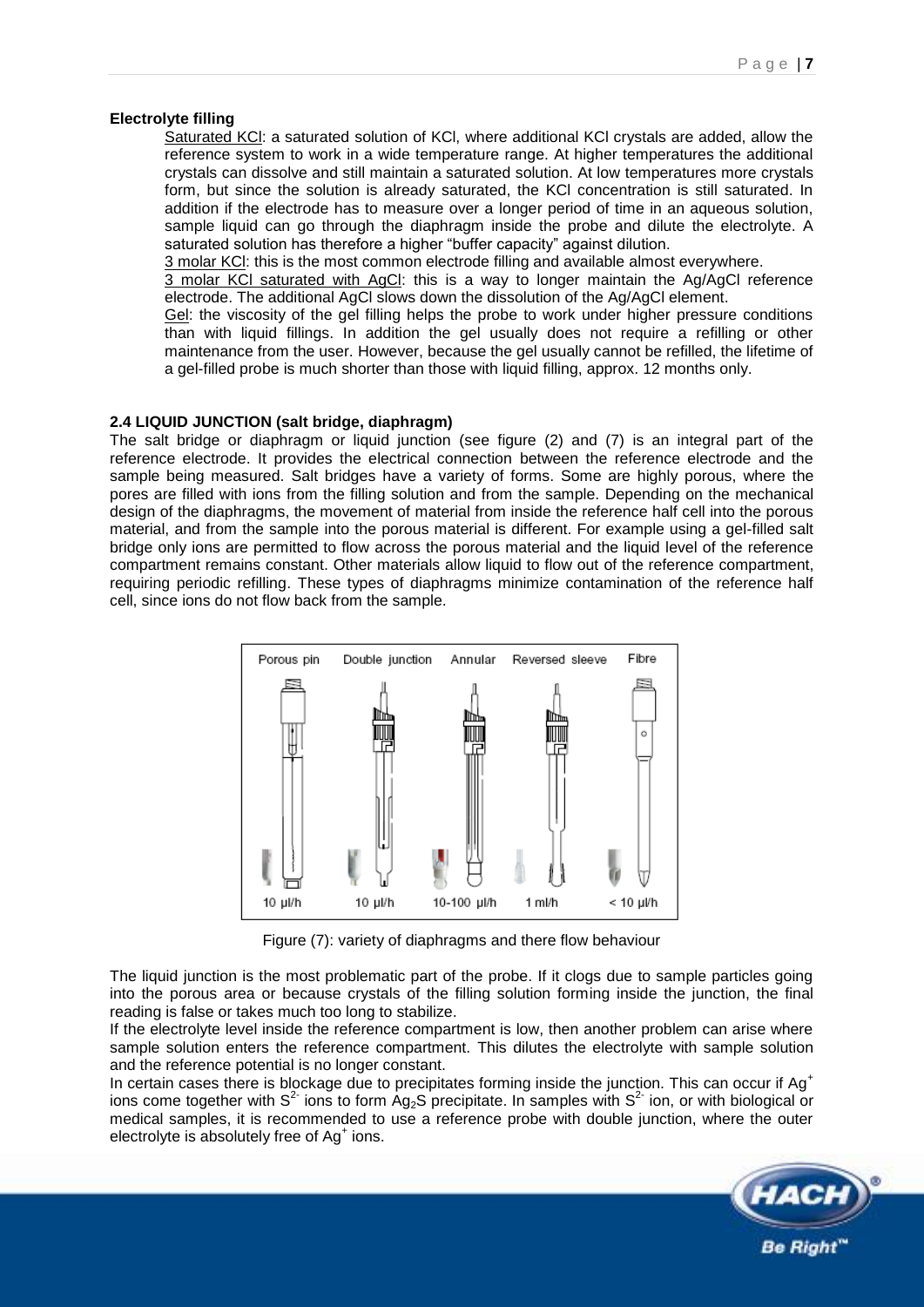#### **3.0 BUFFERS AND CALIBRATION**

Figure (1) shows the ideal pH measurement system, where the potential is zero when the pH is 7, and the slope is -0.1984 T over the entire pH range. A real pH system rarely has at pH 7 a potential of zero, but it is usually between -20 mV and +20 mV. The slope is also not -0.1984 • T over the entire range of pH and normally changes at  $pH < 2$  or  $pH > 11$ .

Because pH systems are not ideal, they must be calibrated before use with pH buffers. These pH buffers have a known pH at different temperatures and cover the whole pH scale. International cooperating institutes (e.g. IUPAC = International Union of Pure and Applied Chemistry, NIST = National Institute of Standards and Technology, DIN = Deutsches Institut für Normung, JSI = Japan Standards Institute) provide the definition of the buffer solutions used for references for pH measurements. All pH measurements are referred to traceable buffer solutions so that those values can be compared worldwide.

How are the calibration parameters calculated during a pH calibration?

Usually two pH buffers are selected to check the pH probe performance, pH 4.01 and pH 7.00. The ratio of the measured potentials (E2 - E1) to the difference of  $pH$  (7.000 – 4.01, gives the slope of the straight line.

Slope S = 
$$
\frac{E_2 - E_1}{pH_2 - pH_1}
$$
 [mV/pH]  $\langle 7 \rangle$ 

Equation <7> is valid at the specific temperature of the buffer solutions.

Example: pH buffer pH 4.01 and pH 7.00 are used for calibration. In buffer pH 4.01 the pH system measures a potential of 170 mV and in buffer pH 7.0 it measures a potential of -3.1 mV.

Slope S =  $\frac{173 \times 3.1}{7.00 - 4.01} = \frac{170.1}{2.99} = 58.89$ 176.1  $7.00 - 4.01$  $\frac{173 - (-3.1)}{2.00 \times 10^{-3}} = \frac{176.1}{2.00 \times 10^{-3}} = 58.89$  [mV/pH]

#### **3.1 pH VALUES OF BUFFER SOLUTIONS AT DIFFERENT TEMPERATURES**

The tables below list the coefficients describing the temperature dependency for several standard buffers .The coefficients A, B, C and D refer to the formula:

> $pH = A/T + B + C \cdot T + D \cdot T^2$ <8> where T is the temperature in Kelvin.

|                   | <b>BUFFER</b>    |           |                  |                   |
|-------------------|------------------|-----------|------------------|-------------------|
|                   | HCI              |           | <b>Saturated</b> | Citrate           |
|                   | 0.1 <sub>M</sub> | Oxalate   | Tartrate         | 0.05 <sub>m</sub> |
| $pH, 25^{\circ}C$ | 1.094            | 1.679     | 3.557            | 3.776             |
| A                 | 0                | $-362.76$ | -1727.96         | 1280.40           |
| B                 | 1.0148           | 6.1765    | 23.7406          | -4.1650           |
| $10^2 \cdot C$    | 0.0062           | $-1.8710$ | -7.5947          | 1.2230            |
| $10^5 \cdot D$    | 0.0678           | 2.5847    | 9.2873           |                   |

|                   | <b>BUFFER</b> |                  |            |           |
|-------------------|---------------|------------------|------------|-----------|
|                   | Phthalate     | Acetate          | Phosphate  | Phosphate |
|                   |               | 0.1 <sub>M</sub> |            |           |
| $pH, 25^{\circ}C$ | 4.005         | 4.650            | 6.865      | 7.000     |
| A                 |               | 0                | 3459.39    | 1722.78   |
| в                 | 6.6146        | 7.4245           | $-21.0574$ | $-3.6787$ |
| $10^2 \cdot C$    | $-1.8509$     | $-1.8746$        | 7.3301     | 1.6436    |
| $10^5 \cdot D$    | 3.2721        | 3.1665           | $-6.2266$  |           |

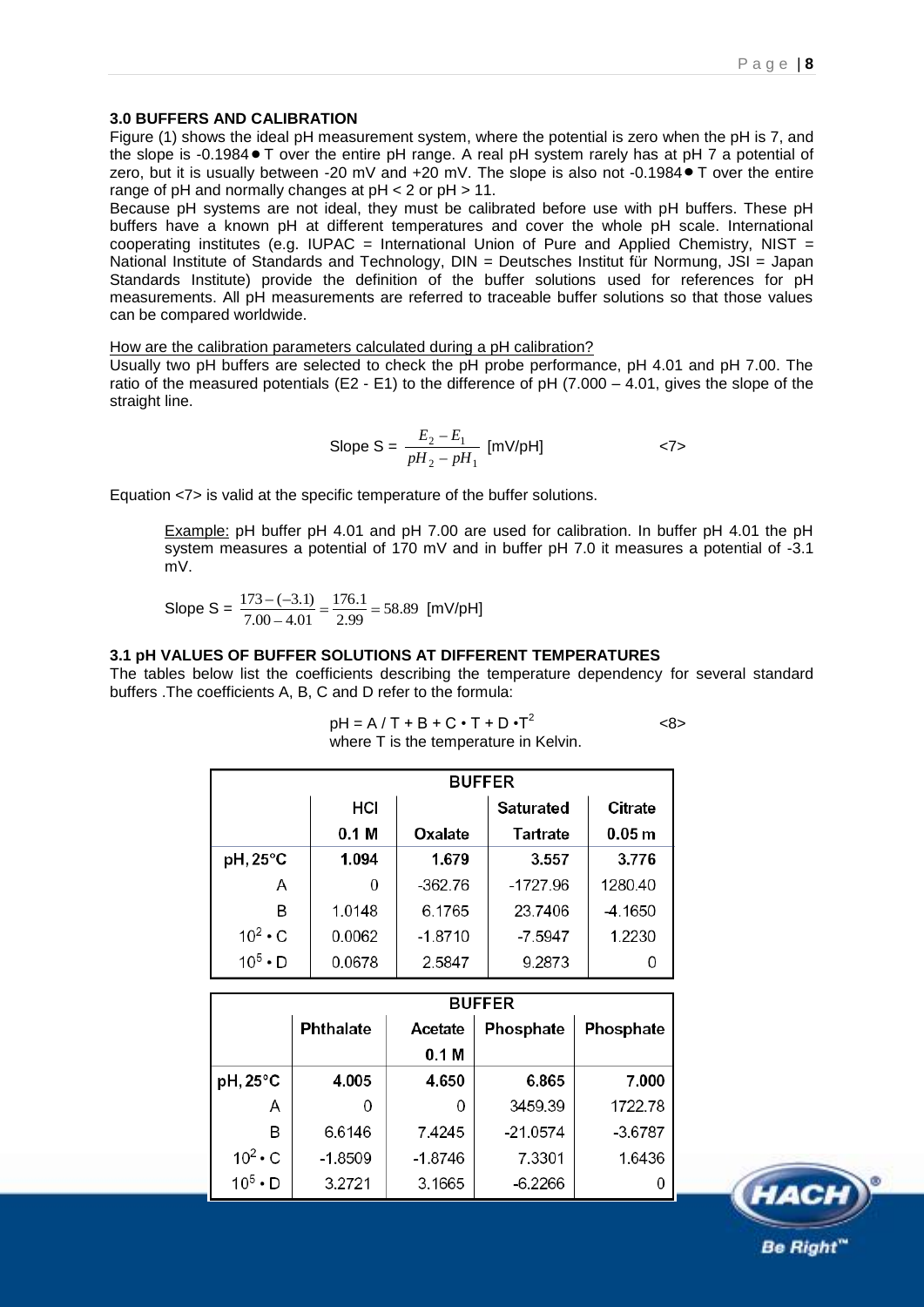|                   | <b>BUFFER</b> |            |               |           |              |
|-------------------|---------------|------------|---------------|-----------|--------------|
|                   | Phosphate     | Tris       | <b>Borate</b> | Carbonate | $Ca(OH)_{2}$ |
|                   |               | 0.01/0.05  |               |           |              |
| $pH, 25^{\circ}C$ | 7.413         | 7.699      | 9.180         | 10.012    | 12.454       |
| A                 | 5706.61       | 3879.39    | 5259.02       | 2557.10   | 7613.65      |
| в                 | -43.9428      | $-12.9846$ | $-33.1064$    | -4.2846   | -38.5892     |
| $10^2 \cdot C$    | 15.4785       | 3.5539     | 11.4826       | 1.9185    | 11.9217      |
| $10^5 \cdot D$    | $-15.6745$    | $-3.2893$  | $-10.7860$    | 0         | $-11.2918$   |

Figure (8): pH buffer solutions and the parameters to calculate the pH value for different temperatures.

#### **3.2 PRECAUTIONS USING BUFFERS**

Because pH buffer solutions are always the reference of our pH measurements, the pH result can only be as good as the pH buffers used for calibration. If the buffers are contaminated or used improperly, the calibration will be false and all following measurements will be wrong. Therefore proper handling, storage and use of buffers is important.

1. Always use pH buffers which bracket the pH of your sample. If the sample has a pH of 6 use buffers pH 4 and pH 7. If the sample has a pH of 7, use buffers with pH 4 and pH 10. If an alkaline sample is measured, calibrate with buffer pH 7 and pH 12.45.

2. To shorten the stabilization time and to achieve an accurate calibration, make sure the sensor and the buffer are at the same temperature.

3. For greatest accuracy measure samples at close to the same temperature as your calibration buffers.

4. Buffers have limited shelf lives. Do not use a buffer if the expiration date has passed. Store buffers at controlled room temperature and if possible always at the same place.

5. Never return used buffer to the buffer bottle. Discard it.

6. Do not let the buffer bottle open for a longer time (exposure to air). The atmospheric carbon dioxide lowers the pH of alkaline buffers.

7. If a calibration with alkaline buffer gives suspect results first try changing the alkaline buffer. Alkaline buffers are susceptible to contamination by  $CO<sub>2</sub>$ .

8. Rinse the sensor with deionised water before placing it in the buffer. Remove excess water from the sensor by gently wiping it with a clean tissue.

#### **3.3 TEMPERATURE CORRECTION OF COMPENSATIONS OF THE SAMPLE?**

The pH of a solution is dependent of temperature (Nernst equation). Buffer solution "temperature correction" is not the same as sample "temperature compensation". Automatic temperature compensation (ATC) is the automatic calculation of pH from the measured potential and temperature, using an adjusted slope to the measured temperature.

The change in pH of a solution with temperature is called the solution temperature coefficient (unit is ΔpH/°C). Most standard pH buffers and some chemicals have known solution temperature coefficients (see Figure 8). The temperature variation of standard pH buffers is often printed on their bottles. As long as the solution temperature coefficient is not known for the sample solution, a solution temperature correction can not be done. If necessary the temperature coefficient can be determined manually/empirically.

In order to achieve best results ATC is done in most meters (for samples with unknown temperature coefficient). In any case it is recommended to do a calibration and a sample measurement at the same temperature.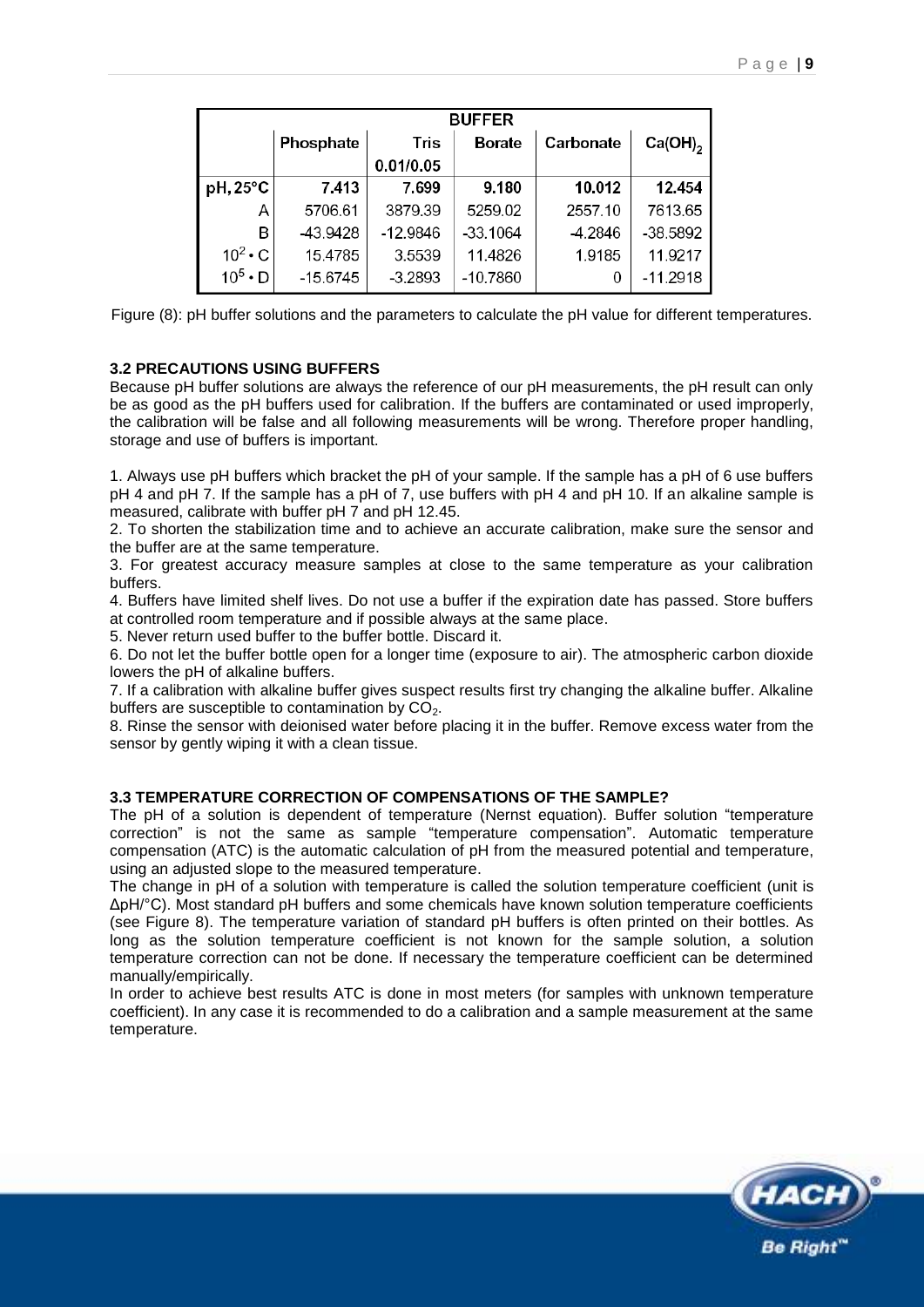### pH – Frequently asked questions

**pH measurement in samples...**

#### **QUESTION: What factors need to be taken into account when measuring low ionic strength samples and deionised water?**

ANSWER: As a general rule, standard pH probes contain a 3 or 3.5 molar KCl electrolyte solution or a gel. As low ionic strength samples and deionised water contain little or no salt, they try to get ions (salt) out of the electrolyte solution. When conventional pH probes are used (e.g. with gel filling), this phenomenon may lead to poor response and unstable readings.

For applications such as these, Hach offers pH probes specifically designed for low ionic strength samples. These probes have high reference electrolyte flow rates to insure a free flowing reference junction.

When KCl crystals are added, the ionic strength can be increased and the response time improved. It is important to use high purity KCl to avoid influencing the pH.

Closed sample containers (flasks) present the advantage of avoiding  $CO<sub>2</sub>$  contamination. Use of scrupulously clean equipment and glassware and thorough rinsing before measurement are essential to avoid contamination from previous samples.

Prior to sample measurement, the probe must be calibrated by using high-precision pH buffer solutions.

#### **QUESTION: What is the best way to measure pH in soil?**

ANSWER: It is advisable to use a specific pH probe with a strong glass tip and high electrolyte outflow. Mix a 5 g soil sample with 25 g deionised water while stirring carefully. Then let the mixture stand without stirring for 10 minutes to separate the particles from the liquid. Insert the pH probe in such a way that the glass bulb is totally covered by particles, but the diaphragm is not. Wait for a stable reading.

#### **QUESTION: What is the best way to measure pH in high temperature samples?**

ANSWER: Before measuring samples over 80°C, check whether the probe is designed to stand such high temperatures. Gel-filled pH probes can be used up to 80°C but no higher. Hach pH probes have an Ag/AgCl reference system which is ideal for higher temperatures. We recommend pH probes with saturated KCl filling solution. As KCl crystals are soluble at higher temperatures, it is a good idea to ensure excess crystals so that the solution remains saturated. If at all possible lower the temperature of the sample to the temperature of the buffers at calibration.

#### **QUESTION: What is the best way to measure pH in high alkaline samples and samples with high salt content?**

ANSWER: We recommend pH probes with saturated KCl filling solution. As KCl crystals are soluble at higher temperatures, it is a good idea to ensure excess crystals so that the solution remains saturated. Samples with high salt content and pH>12 may be subject to "sodium error". Hach/ offers high alkalinity electrodes that minimize "sodium error".

#### **QUESTION: What is the best way to measure pH in emulsions or fatty solutions?**

ANSWER: When measuring fats and emulsions, it is important to choose an electrode with the right diaphragm and reference electrolyte and a junction that is easy to clean. We therefore recommend open liquid junctions and sleeve junctions. After the measurement, the probe should be cleaned thoroughly, i.e. any remaining fat or oil must be removed with soap or surface-active agent.

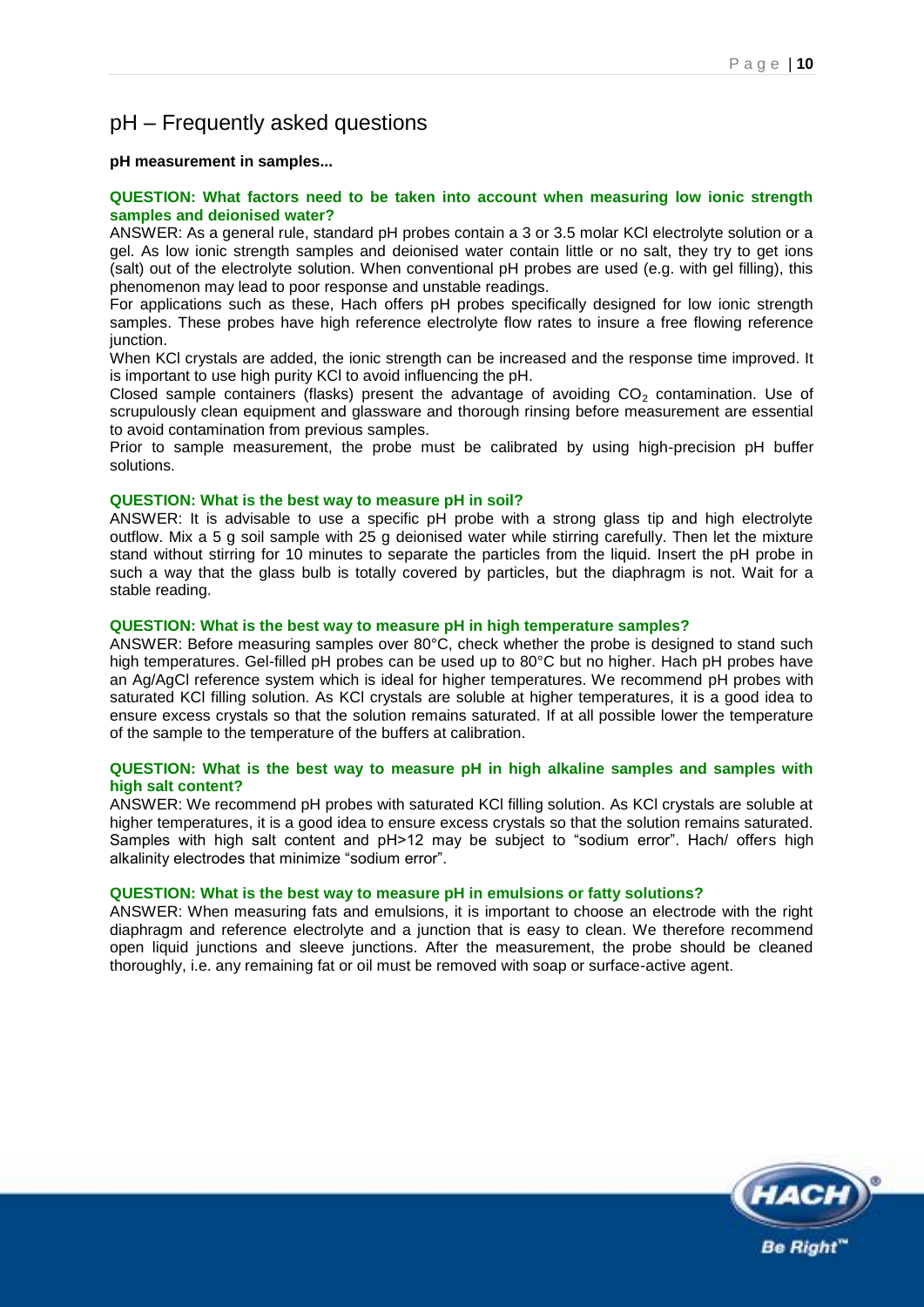#### **Maintenance and storage of the pH electrode**

#### **QUESTION: How should pH probes be stored best?**

ANSWER: All Hach pH probes are delivered with a plastic protection cap that can also be used for storage. Pour a few drops of saturated KCl solution into the cap to ensure that the glass membrane is kept hydrated and ready to use.

For short-term storage, the pH probe can be placed in a solution of 3.5 molar KCl or pH 4.0 or pH 7.0 pH buffer. Always rinse before use.

*As a general rule, pH probes (especially reference probes) should never be stored in deionised water.* Overnight, the probe should be stored in the corresponding electrolyte solution, usually saturated KCl. For long-term storage (2 weeks or more), the pH probe should be stored with its protection cap filled with storage solution and sealed with Parafilm<sup>TM</sup>.

#### **QUESTION: What is the best way to remove air bubbles from inside a pH probe?**

ANSWER: Air bubbles can get trapped in the electrolyte solution of the reference system. This results in unreliable and unstable readings and may make it impossible to achieve a reading. In order to remove air bubbles, hold the probe firmly by the cable and swing around so that the air bubbles move to the upper end of the probe. If air bubbles are trapped inside the solid KCl crystals, heat the electrode tip in warm water (max. 60°C). This will dissolve the crystals and release the air. Afterwards, swing the probe around once more as described above and leave it to cool down. Air bubbles inside the pH glass membrane are normal and cannot be removed. They will not cause problems if they are at the upper end of the probe.

#### **QUESTION: Can a pH probe be used straight out of the box?**

ANSWER: Although Hach pH probes come with a protective cap which is wet inside, the glass membrane can dry out.

For best results, we recommend rinsing with deionised water then conditioning the probe in pH 4.0 buffer for at least 2 hours. After further rinsing, it is ready to be calibrated. The normal (quick) response time will be achieved after 24 hours hydration. If measurements are needed before this time, calibrations should be repeated often due to drifting potentials.

#### **QUESTION: Do dirty and wet cables have an influence on the pH reading?**

ANSWER: Due to the extremely small currents which pass through the pH electrode, the cable, plug and connector must be kept clean and dry if reliable measurements are to be obtained.

#### **QUESTION: How much electrolyte should the pH probe contain?**

ANSWER: The level of electrolyte solution should be 1 cm below the filling hole. This is the only way to ensure that the hydrostatic pressure applied to the diaphragm will be high enough to prevent sample passing through the diaphragm into the probe.

#### **QUESTION: What causes a diaphragm to get blocked and how can this be remedied?**

ANSWER: Liquid junctions with fibre or ceramic diaphragms can occasionally get blocked due to KCl crystallisation. Try soaking the electrode in warm tap water to dissolve the KCl crystals that cover the diaphragm. Other types of blockage can occur in the form of a precipitate, for example, silver chloride or silver sulphide. Gentle polishing with abrasive paper and soaking in saturated KCl can help.

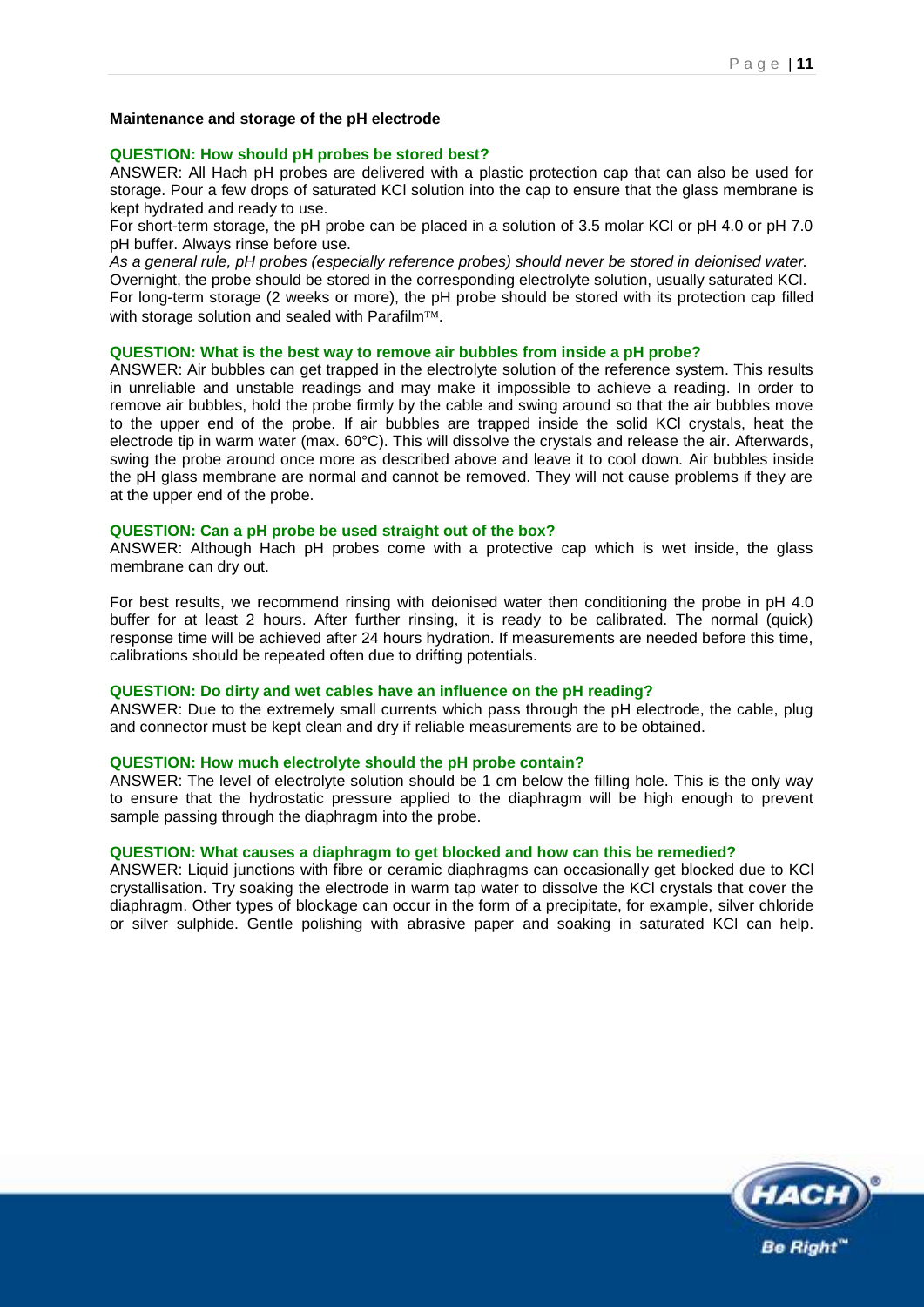#### **pH measurement technique**

#### **QUESTION: What is the maximum cable length between the pH meter and pH probe?**

ANSWER: All pH electrodes have a high impedance and the mV signal is amplified by the electronics in the pH meter or, with Hach digital electrodes, in the probe head. With analogue electrodes, cable lengths of 3 m can normally be used. Digital probes work with cable lengths of up to 30 m or more, because the digital signal is not impaired by the magnetic fields of motors, e.g. pumps.

#### **QUESTION: How does the temperature influence the impedance of the pH glass membrane?**

ANSWER: The lower the temperature, the higher the impedance of pH glass. For every 10°C decrease in temperature, the glass impedance will increase about 2.5 times, resulting in slow response. For example, if the pH glass impedance is 100 MOhm at 25°C it will increase to 250 MOhm at 15°C.

#### **QUESTION: What is the lifetime of a pH probe?**

ANSWER: The lifetime of a pH electrode depends on several factors including storage conditions, correct maintenance and the type of sample measured. Under normal laboratory conditions, for aqueous samples, the average lifetime is between 12 and 18 months, supposing of course that the electrode is kept clean and kept hydrated during storage.

If the probe is used with dirty samples (e.g. stirred solutions with particles), is subjected to mechanical abrasion or used at high temperature or high pressure, the lifetime may be only a few weeks. In hot alkaline solutions, pH probes can be damaged after only a few hours.

Regular maintenance helps pH probes keep working efficiently for several years.

#### **QUESTION: What is the difference between pH probes with glass body and an epoxy body?**

ANSWER: Both electrodes have a glass membrane, a diaphragm, a reference system and offer the same measuring quality. However, epoxy electrodes have a limited temperature range of maximum +80°C, while glass bodies can withstand temperatures of 100-110°C (with an Ag/AgCl reference system). If you are working in the field or in tough conditions, epoxy bodies have the advantage of being more robust and less liable to crack. Electrodes with glass bodies tend to be used in the lab, because they can be cleaned more easily and, unlike epoxy bodies, can withstand organic solvents. pH probes with epoxy bodies are usually less expensive and therefore represent a cost-effective alternative.

#### **QUESTION: What is the point of automatic temperature compensation (ATC)?**

ANSWER: Automatic temperature compensation (ATC) has to do with correcting the pH calibration slope to account for the actual temperature of the sample so the pH electrode gives an accurate reading of the pH of the sample. The pH calibration equation is linear and has a slope value at  $25^{\circ}$ C. Any deviation of the actual temperature from  $25^{\circ}$ C is compensated in the slope according to the Nernst equation. The pH of the internal solution of the pH bulb is called the isopotential pH. If the pH of the sample is the same as the isopotential pH there is essentially zero potential across the pH membrane. The isopotential pH of most pH electrodes is around pH 7. Temperature has little effect on sample measurement around the isopotential pH and becomes more important as the sample becomes more acidic or basic. ATC becomes important the further the sample pH is away from pH 7.

#### **QUESTION: Is it always necessary to perform a 2-point calibration or is a 1-point calibration sufficient?**

ANSWER: If the last calibration was performed on the same day, a control calibration with one buffer is sufficient. Then only the zero potential is adjusted, the old slope will remain as it was.

Otherwise, a 2-point calibration is recommended, because only then an actual probe status can be determined and taken into account for the measurements to come.